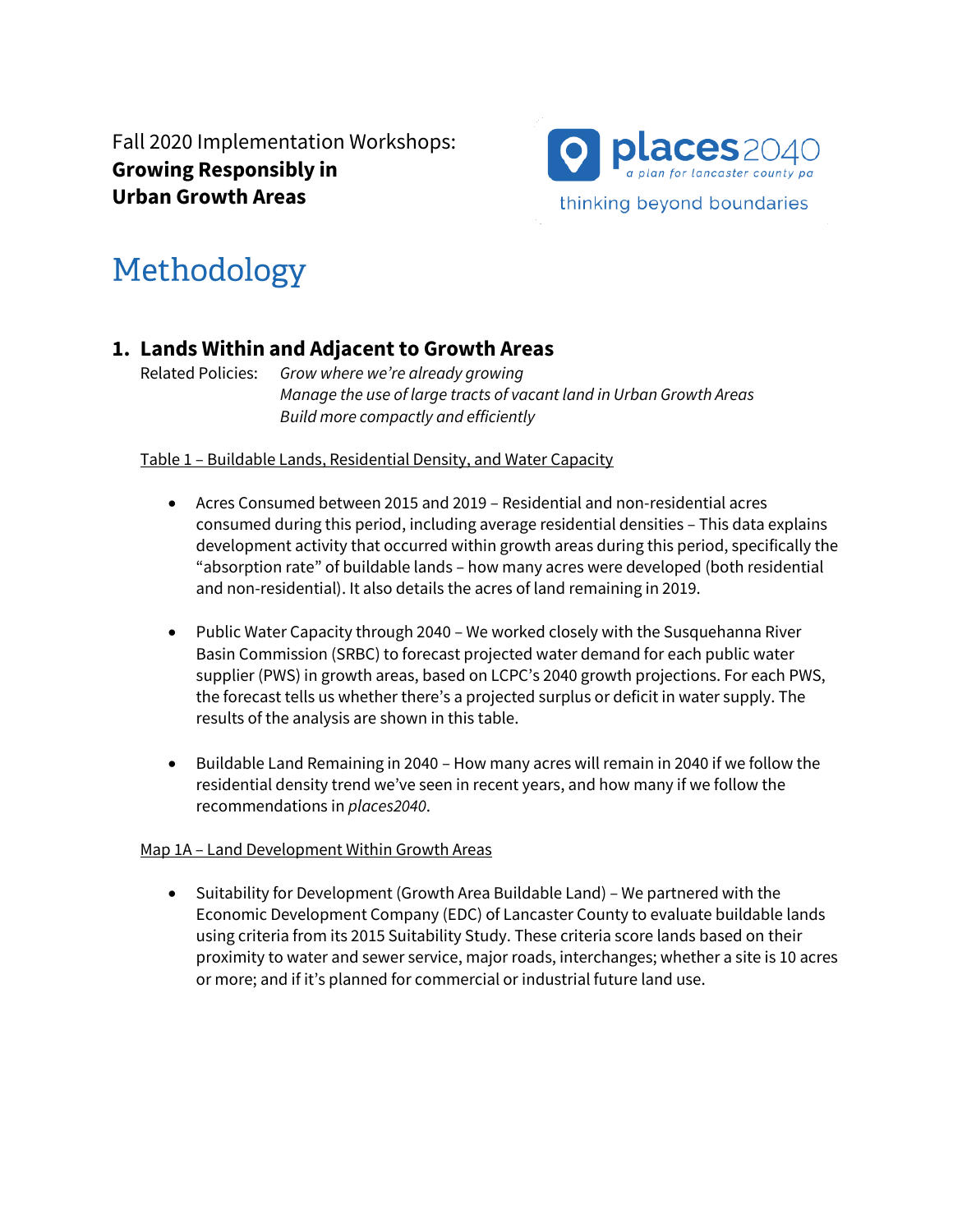We used these criteria because industrial development is more site sensitive than other uses (such as housing and some commercial) and also because it helps us prioritize and reserve land for industrial development. We then tallied up the scores of the buildable lands and ranked them from most suitable to least suitable for development:

- o Most suitable Appropriate for industrial use.
- o More suitable Appropriate for commercial and residential development.
- $\circ$  Less suitable and least suitable Challenging for any type of development, because they generally lack access to roads and infrastructure, and are often located along growth area boundaries. These lands could potentially be removed from growth areas.
- Unbuildable Land Near Growth Area Edge To identify unbuildable lands within & along the boundary lines of growth areas, we looked for lands with development constraints – parcels with a preservation easement, quarry, cemetery, or landfill. These lands could potentially be removed from growth areas.

#### Map 1B – Land Development Adjacent to Growth Areas

• Suitability for Development (Growth Area Edge) – We began this analysis by identifying all lands outside & adjacent to growth areas. To avoid conflicts with our earlier analysis for the Winter 2020 "Taking Care of What We Have" workshops, we removed quarries, preserved lands, and ag and natural preservation priorities.

We then scored remaining lands for their development suitability using the same criteria as Map 1A. We scored all land uses, since there may be existing development that qualifies for inclusion in a growth area. The rankings are defined as follows:

- $\circ$  Most suitable Most appropriate for non-residential development, and for inclusion in growth areas – especially if there are less suitable buildable lands that can be swapped out.
- o More suitable Considered appropriate for non-residential and residential development.
- o Less suitable and least suitable Challenging for any type of development, because they generally lack access to roads and infrastructure. These lands are shown as "Growth Area Edge."

#### Map 1C - Land Development Adjacent to Growth Areas

• Suitability for Development (Growth Area Edge – *Priority*) – This analysis highlights growth area edge lands that are within water and sewer service areas, near water and sewer lines, and along major roads. This approach is consistent with the *places2040* policy to "Grow where we're already growing."